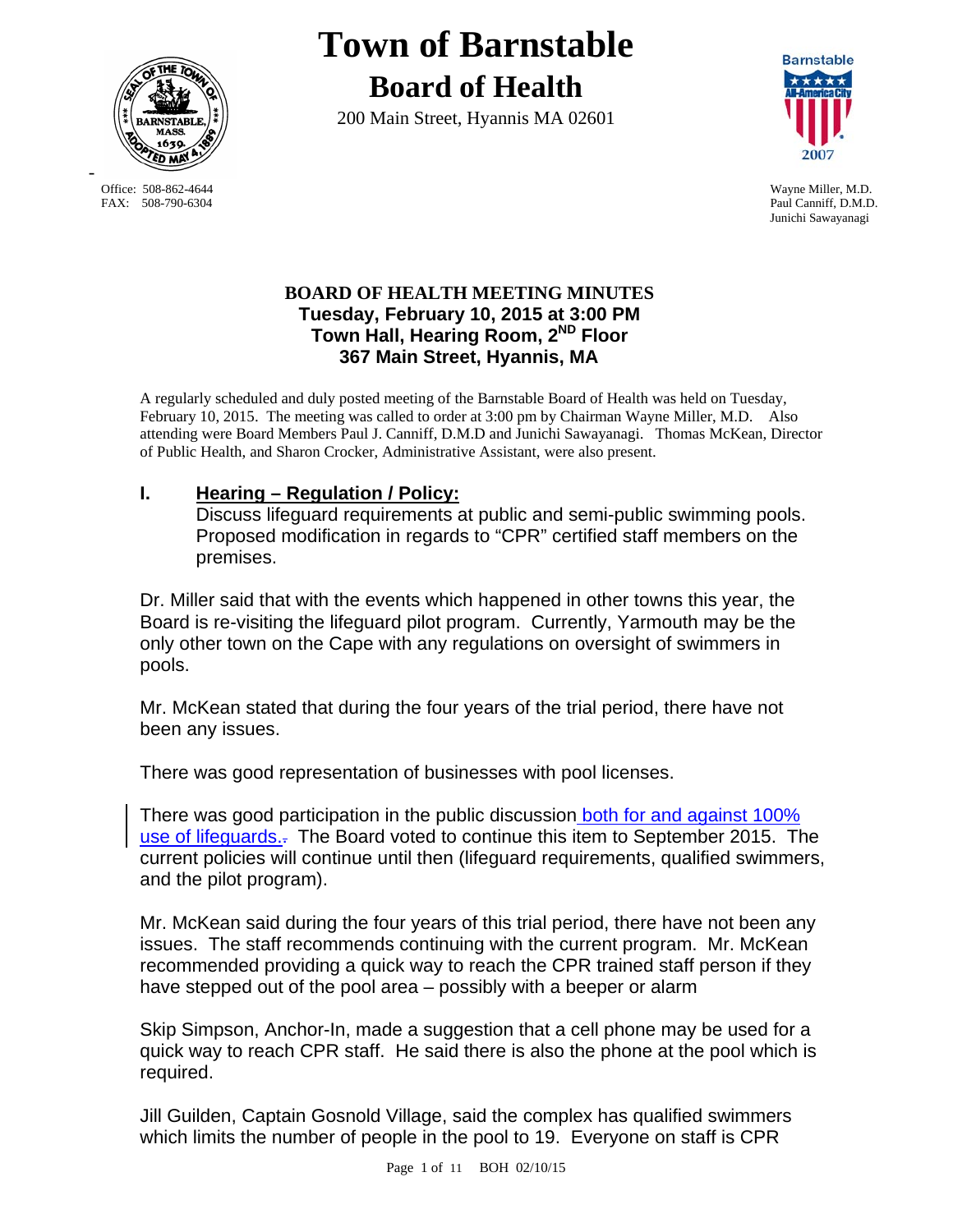trained and the complex does not allow someone in the pool without a staff member present. They can not afford to be paying a lifeguard but they are very serious with their pool restrictions. If someone does not pay attention to the staff, they must leave the pool and if it happens a second time, they are not allowed in the pool.

Peter Martino, Heritage House, said that he has 143 units and currently have qualified swimmers. He feels they should have the option to be part of the pilot program as well. They have a lot of resources to protect the total property at all times. They have someone with a walkie-talkie at all times. He has management there 16 hours a day and an overnight person. He would like it to be at the discretion of the manager as far as when to hire a lifeguard and their hours.

Carl McClatchey, Cape Glen, said they could not afford to have a lifeguard, however, everyone on staff is CPR trained.

Bob Rice, Yachtsman Condominiums, stated he strongly believes in having lifeguards at all pools. The additional strength and knowledge of how to remove a body from the bottom of the pool and start CPR is provided through the lifeguard training. He has not had trouble finding lifeguards.

The YMCA did say they have training and they would be willing to work with the pool owners for lifeguard training and availability of lifeguards. They would like to see lifeguards at pools.

Dr. Miller at this time is considering dropping the pilot program but would like to reconsider the comments given today. It may be possible to break out the condominium complexes as they have a different situation.

Upon a motion duly made by Mr. Sawayanagi, seconded by Dr. Miller to continue this item to September 2015. The current policies will continue until then (lifeguard requirements, qualified swimmers, and the pilot program). (Two voted in favor, one opposed – Dr. Canniff).

## **II. Hearing: Housing:**

Mary Schobel, owner, 102 Nyes Neck Road East, Centerville. Temporary wiring, no electrical service, long-term use of generator – minimum standard of fitness for human habitation.

Mary Schobel was present and explained she has moved out of the house and is not running the generator. She will not move back in until the electricity is connected by the electric company.

Many neighbors expressed that the generator has been running continuously and they would be grateful to have the electricity reconnected.

Upon a motion duly made by Dr. Canniff, seconded by Mr. Sawayanagi, the Board voted to extend the deadline for 90 days (until May 11, 2015) with the following conditions: 1) the generator will not be used during this time, 2) Mary Schobel will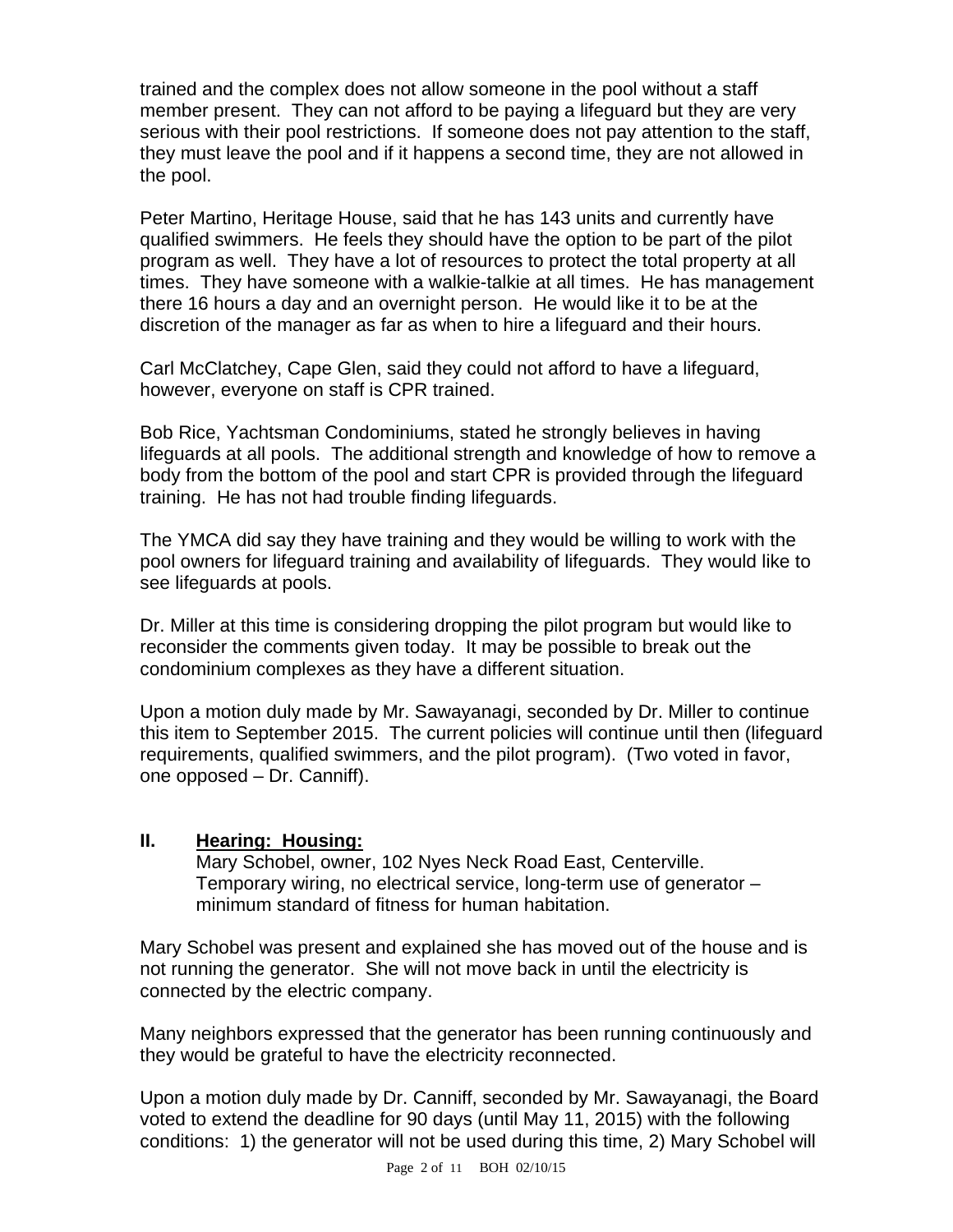have the electricity service reconnected, and 3) no one will live there until the electricity is connected. (Unanimously, voted in favor.)

## **Correspondence:**

Mike and Trish Lavington, 112 Nyes Neck East, Centerville – regarding generator noise at 102 Nyes Neck Road East.

Exhibit #1, attached, is a letter from Mr. & Mrs. Lavington stating the need to eliminate the noise of the generator running continuously.

Exhibit#2, attached, is a letter from a second neighbor, Christian Swenson, also expressed the disturbance of his peace by having the generator running every day.

## **III. Variance Previously Granted.**

**Nitrogen Aggregate Plan – Maximum Groundwater Discharge.**  John Kenney, Esq., representing Stuart Bornstein, Windmill Square LP, owner – 3821 Falmouth Road, Lot 1, Marstons Mills, variance originally granted December 9, 2014. Fourteen kennels observed at animal hospital.

The variance granted December 9, 2014, was recalled. Mr. Bornstein agreed to keep the total of both lots at the originally granted usageuseage of 2,645 even though Title V allows Lot#1 to have additional flow once it is separated.

Mid-Cape Animal Hospital sent in correspondence to the Board stating that the kennels on location are not used for overnight stays for animals. They are used for surgical daytime recoveries and for storage. (see Exhibit#4 attached).

Upon a motion duly made by Dr. Miller, seconded by Dr. Canniff, the Board voted to grant the new variance: Lot#1 will be 415 gallons/day and Lot#2 will be 2,230 gallons/day - keeping the total usageuseage of Lots 1 and 2 at the amount of 2,645 gallons approved years earlier. (Unanimously, voted in favor.)

## **IV. Septic Variances (Cont.):**

 A. Michael Pimentel, JC Engineering, representing Jamie Surprenant, Five Bay Bistro – 825 Main Street, Osterville, Map/Parcel 117-100, 0.06 acre parcel, multiple septic variances, Board asked for comparisons of other systems, systems which can reduce the nitrogen level.

Michael Pimentel, JC Engineering, and Richard Capen, Capewide Enterprises, were present.

Mr. McKean read into the record a letter for George Heufelder, Barnstable County Health Department. (see Exhibit 3 – attached.) George's information given said that the GeoFlow is not given any credit rating for nitrogen removal and he was able to acknowledge that the cost of adding to the system to obtain more nitrogen removal would accurately cost an additional \$50K.

Mr. Pimentel stated the County lab results of the nitrogen levels showed the influent at 43.00 mg/L and the effluent was lowered to 31.06 mg/L (a 28% reduction). The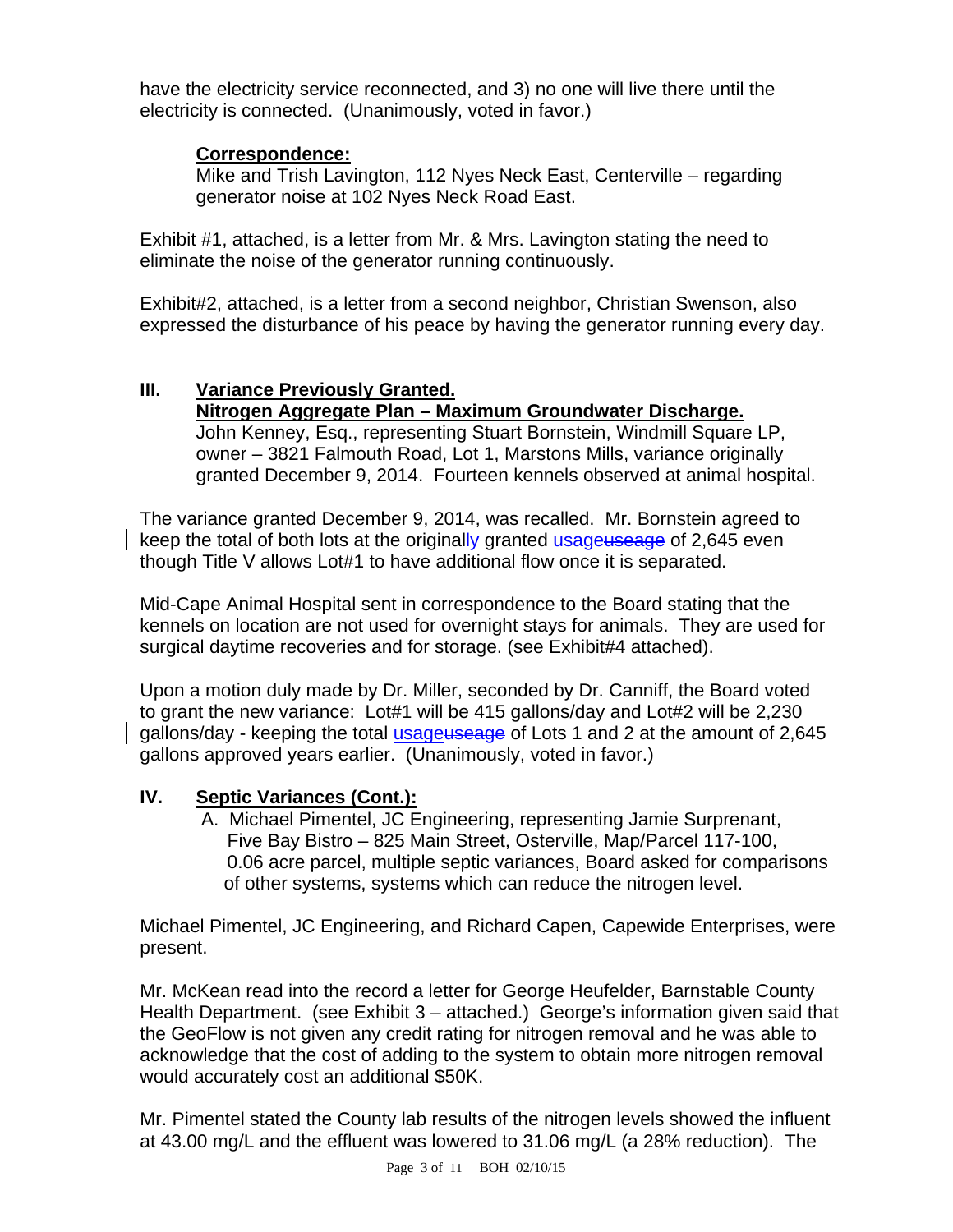sample was taken at 6 inches below the bottom of the leaching facility (in the sand). Mr. Pimentel said this is an improvement over conventional leaching at 20% reduction.

Dr. Miller said it is horrendous that the cost is so high for an I/A system and it becomes unreasonable to ask one business to increase the cost of it's already expensive system by \$50K more to help remove more nitrogen. Dr. Miller expressed that this is the kind of issue we face because of the inactiveness of citizens to vote for a full sewer system. This system is designed to process the equivalent waste of 100 3-bedroom homes on a small parcel. We want to remove as much nitrogen as possible as it is within a mile of two estuaries. This is an existing business and should be allowed to continue its business. If sewer was available to this property, it would resolve the problem.

Dr. Miller also said this is the kind of situation where someone should try to put together a package for all the properties in downtown Osterville to connect to and share the expense of an I/A system, as many businesses there will be facing the same issues soon. The State is considering qualifying the south side estuaries as nitrogen-impaired as well.

Jamie Surprenant said he completely understands the Board's position and he'd be willing to get into a group system, if available. He wants to make sure people realize he is not taking the easy road out. Mr. Surprenant said he is interested in being as eco-friendly as possible. The cost of this system is huge and increasing it to an I/A system would probably bankrupt him and most businesses.

The Board acknowledged this system is a great improvement over the current one and will remove much more nitrogen. The owner is doing a good thing by putting in this system.

The system does not have any testing associated with it. Once a year, someone will go out to inspect the leaching facility to make sure everything is fine.

Upon a motion duly made by Dr. Canniff, seconded by Mr. Sawayanagi, the Board voted to grant the variances with the following condition: 1) limit the future flow to the 1,750 gallons per day. (Unanimously, voted in favor.)

## **V. Septic Variance Request:**

A. Peter McEntee, Engineering Works, representing Margaret Richardson, owner – 489 South Main Street, Centerville, Map/Parcel 206-063, 21,052 square foot parcel, failed septic, multiple variances.

Peter McEntee summarized the plan which has two local variances and multiple State variances to keep the system as far away as possible from the coastal resource area.

Mr. McKean said the staff had no issues with the plan and believes it meets maximum feasible compliance. A four bedroom deed restriction was recommended.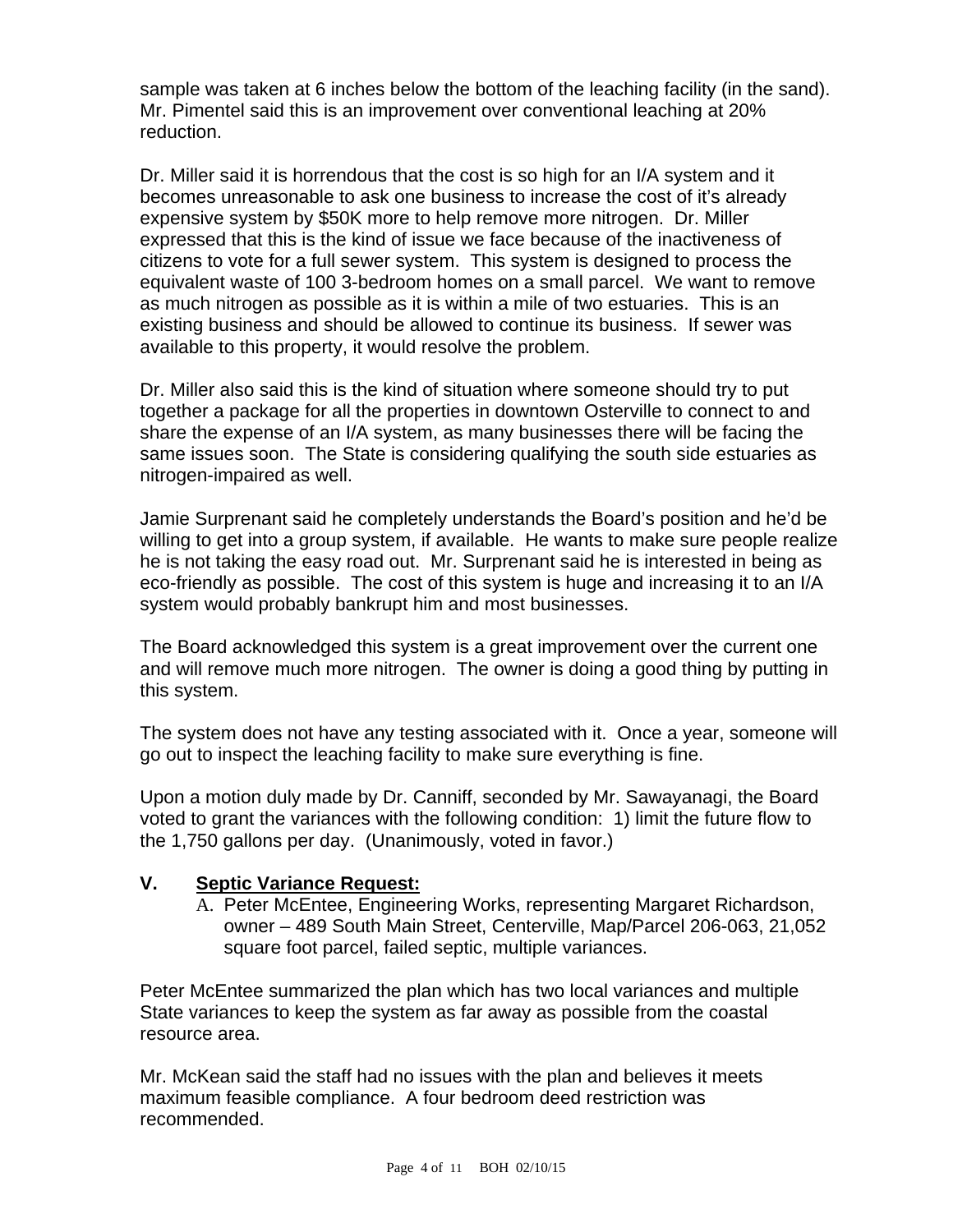Dr. Miller mentioned that if the State does qualify the south side estuaries as nitrogen-impaired, this property would be required to have an expensive I/A system in it because there are no sewer lines available to them. The shared cost of sewer should be considered seriously.

The Board inquired into the cost of operating this I/A system. The electrical cost (operating blower, etc.) is estimated at 250 kwh/mo (currently \$800/yr), Operating and Maintenance estimate \$730/yr, Effluent testing estimate \$ 820/yr, for a total of \$2350/yr and if a new blower were ever needed, \$400).

Upon a motion duly made by Dr. Canniff, seconded by Mr. Sawayanagi, the Board voted to grant the variances with the following conditions: 1) a four-bedroom deed restriction must be recorded at the Barnstable County Registry of Deeds, 2) an official copy of the deed restriction be submitted to the Health Division, 3) O&M with quarterly testing for the first two years, and 3) if the existing septic tank is found to be H20 (no records available), they may use the existing tank. (Unanimously, voted in favor.)

## **VI. I/A Monitoring Plan (Test Results):**

A. Winston Steadman, representing Oyster Harbors Club – 170 Grand Island Drive, Osterville, results of I/A Monitoring results.

No one present.

This item is postponed until the March 10, 2015 meeting.

B. Peter McEntee, Engineering Works, representing John Callahan, owner – 54 Briarwood Avenue, Hyannis, Map/Parcel 289-127, 17,496 square foot parcel, proposed I/A septic system, no variances needed.

Peter McEntee presented the plan.

Mr. McKean asked for clarification on the second floor. Mr. McEntee explained that the two bedrooms are big, open rooms and the line on the plan is the designation of the seam of the modular home. It is not a bedroom wall.

The Board voted to grant the use of the I/A septic system with the following conditions: 1) a two bedroom deed restriction must be recorded at the Barnstable County Registry of Deeds and an official copy to be submitted to the Health Division, and 2) the monitoring plan will be quarterly for two years (as opposed to the proposed one year) and after the two years, they will have the option to come before the Board with their test results for a possible reduction.)

# **VII. Informal Discussion – Sewer Connection**

Gilbert Wood, owner – 730 and 740 Bearses Way, Hyannis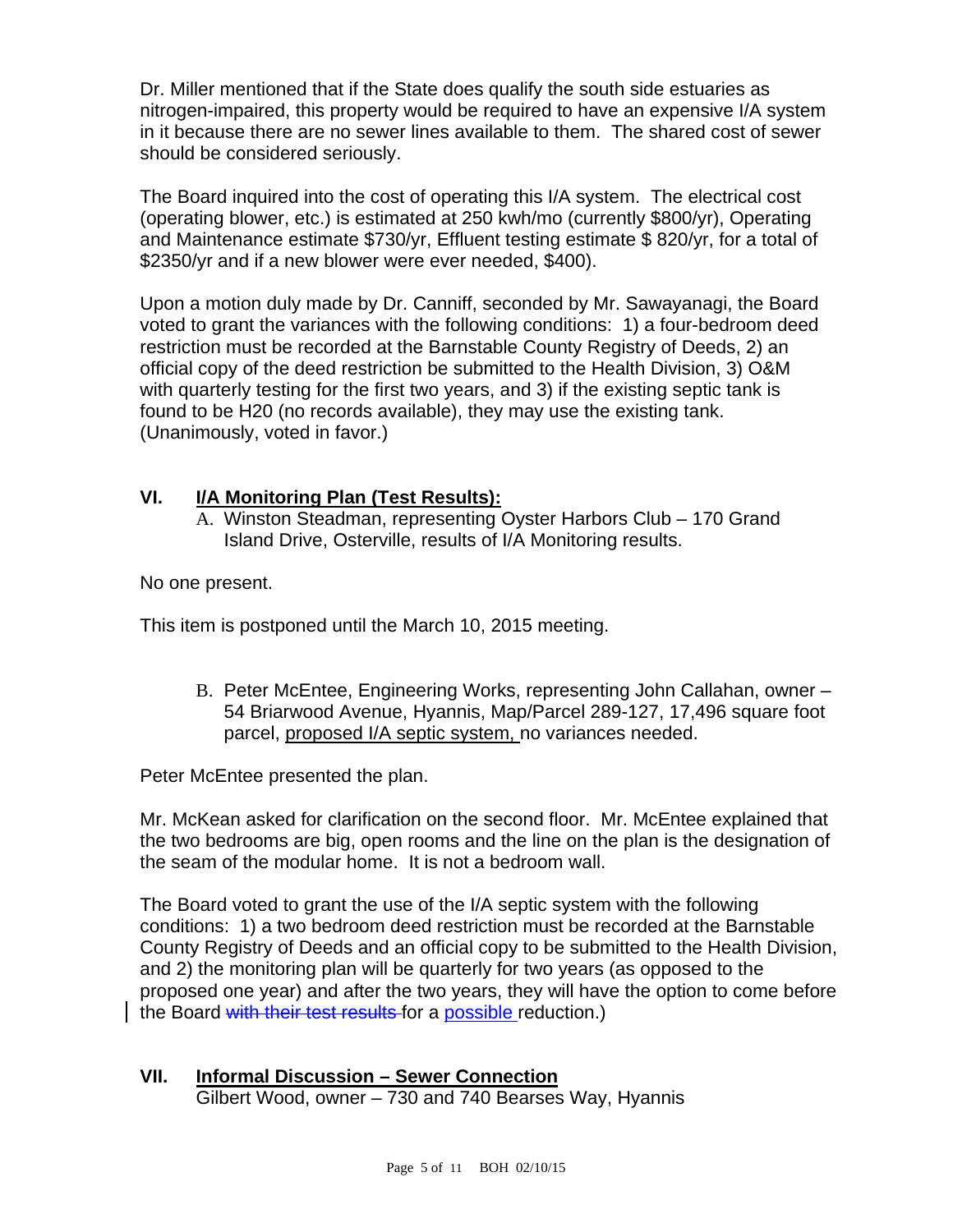Mr. Wood explained the history of the property is that he originally had wells, then well water became bad (he believes due to treatment plant location). At this point, he had to pay \$18K to bring public water over from 519 off Route 132 to the rear of his property. He owns 8 acres and has only two toilets drawing water. Years ago, the property at 519 off Rte 132 was sold to Jack Carter and he made Mr. Wood aware of the fact that Mr. Wood does not have an easement to bring the water through 519. This may cause an issue at some point to Mr. Wood as that could result in no water supply to his 8 acres. He also mentioned that his units 720, 730 and 740 are not separately metered. Currently 720 is connected to sewer. The building# 730 does not use water as it is a warehouse.

Mr. Wood explained that he brought up these facts to state the predicament he is in with the water and sewer and he is looking for some help and consideration in the Board's request for sewer hook up at 730 and 740 Bearses Way. He has spent \$70K in the sewer betterment and \$18K in connecting water to his property and currently, it is unclear how long he may have water supply there. In years past, he has been unable to obtain any help from the water department.

Roger Parsons, Town Engineer, said that the water department is now a part of DPW and he may be able to facilitate things with Hyannis Water. This is the first Roger had heard of the water issues.

Upon a motion duly made by Dr. Canniff, seconded by Mr. Sawayanagi, the Board voted to continue this for 60 Days (April 14, 2015 meeting) to allow Roger Parsons get back to the Board after speaking with Hyannis Water Department.

## **VIII. Septic Installer**

A. Michael Tracy, Hanson, MA

Mr. McKean said the applicant had passed the exam and all the applicant's paperwork was in order. The Health Division obtained positive character references for him.

Upon a motion duly made by Dr. Canniff, seconded by Mr. Sawayanagi, the Board voted to grant Michael Tracy a septic installer's license. (Unanimously, voted in favor.)

## **IX. Regulations / Policy:**

Draft list of foods acceptable without a grease trap variance for action on March agenda.

Tom McKean asked them to hold off on the list itself until next month.

Mr. McKean also asked the Board to agree that the applicant would not need to come before the Board (only would have to speak with the Health Division), if the applicant's menu list was all on the "Foods Acceptable without a Grease Trap List"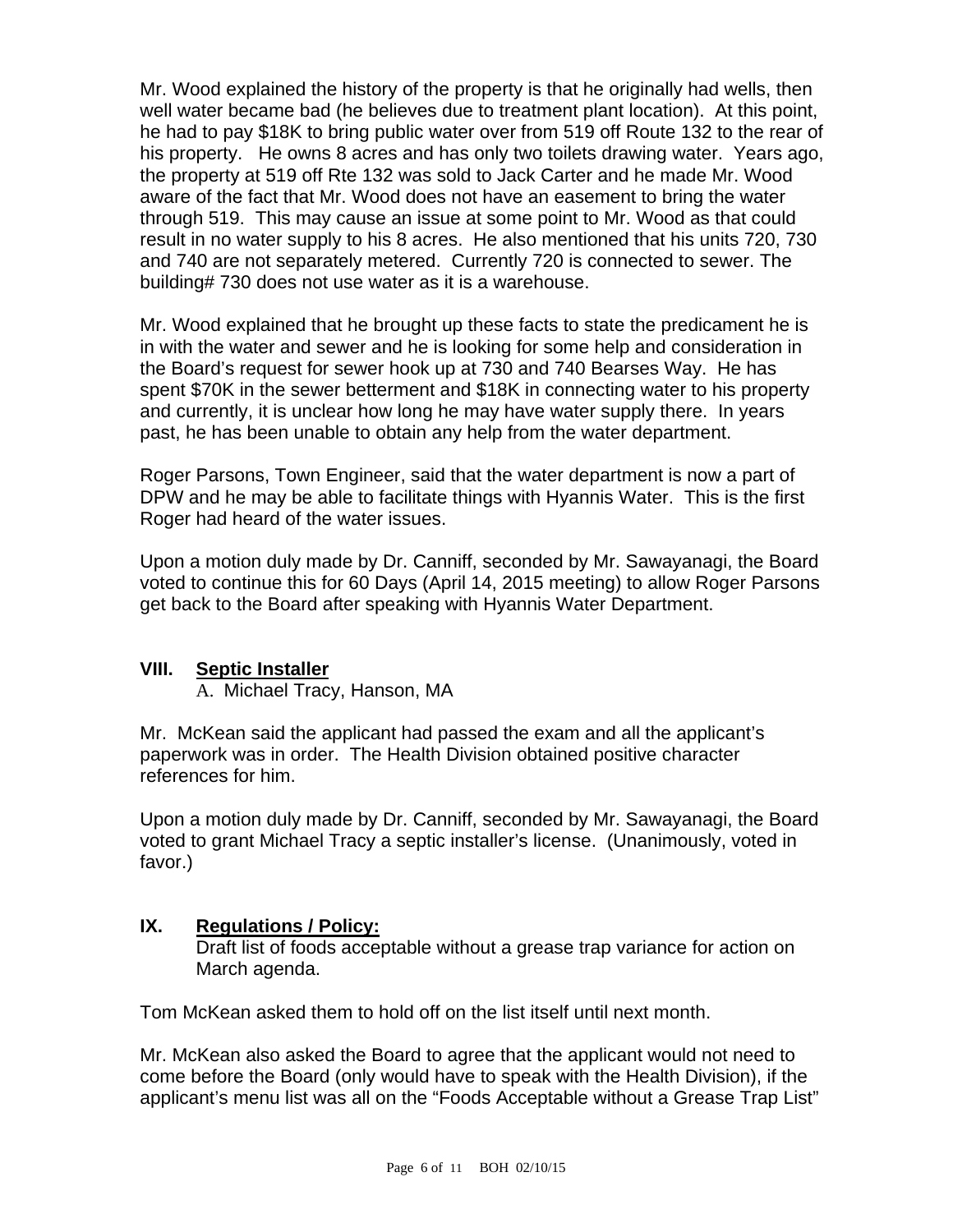Upon a motion duly made by Dr. Canniff, seconded by Dr. Miller, the Board voted to adopt the policy that an applicant with a menu list which is completely on the "Foods Acceptable without a Grease Trap List" does not have to come before the Board. (Unanimously, voted in favor.)

## **X. Old / New Business:**

A. Approval of the Minutes: August and September, 2014 and January 2015.

Upon a motion duly made by Dr. Canniff, seconded by Mr. Sawayanagi, the Board voted to approve the August 2014, September 2014 and January 2015 Board of Health minutes with mentioned adjustments. (Unanimously, voted in favor.)

B. Correspondence: Amy von Hone, VH Associates, Engineering, Sandwich – regarding 81 Thread Needle Lane, Centerville.

Update: February 4th email from Amy von Hone stated that B&B Excavating has been awarded the contract and the County approved the loan.

C. Update: Richard Fleming, Anchor Auto Body owner – 83 Corporate Road, Hyannis,

The sewer connection is in process. He has hired a contractor.

Postponed: Michael Pimentel, JC Engineering, representing Jamie Surprenant, Crisp Flatbread, 791 Main Street, Osterville, status report on water 2015 usage/seating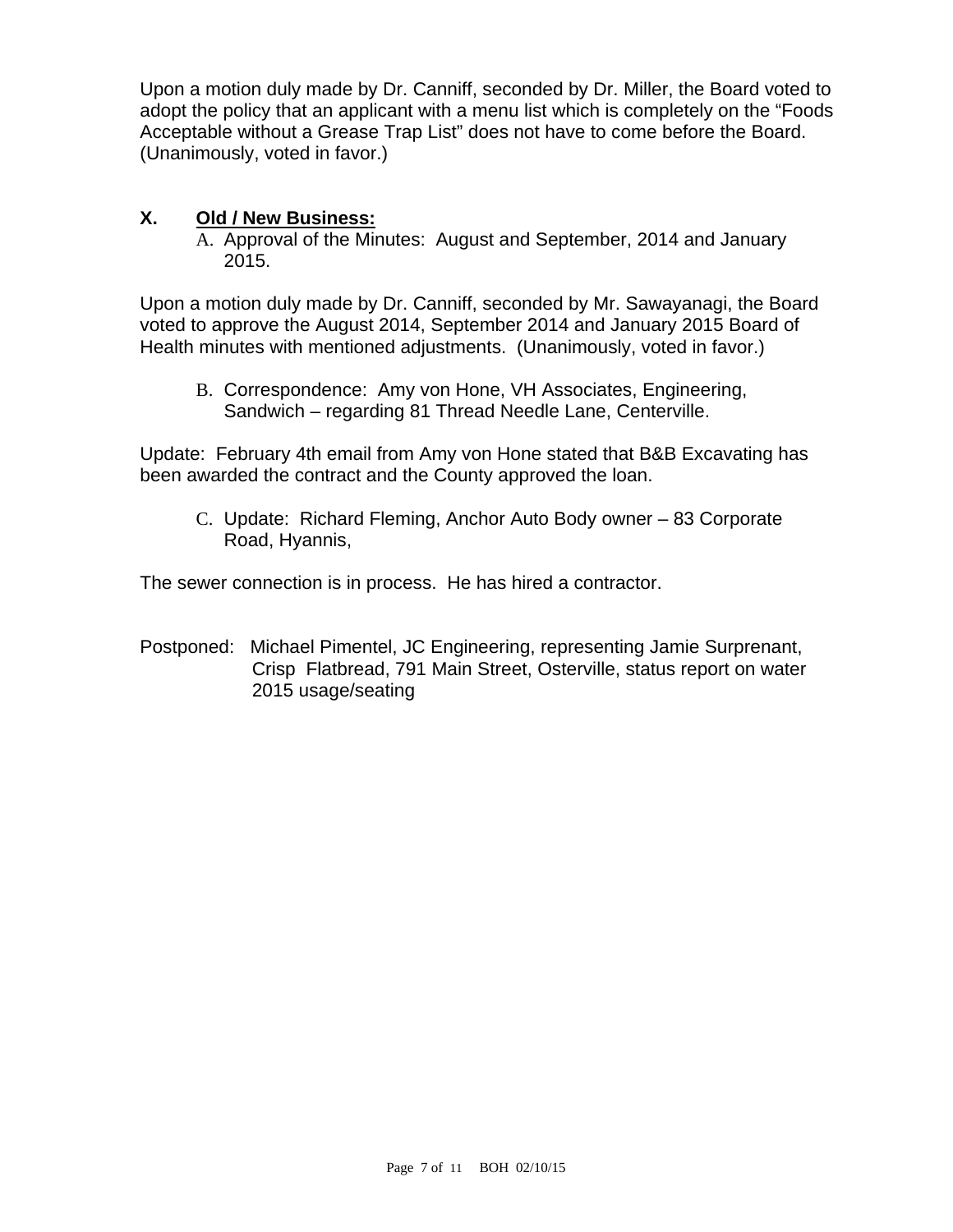**Exhibit 1 .**  102 Nyes Neck Road East, Centerville. –Neighbor.

24 January 2015

Dear Mr. McKean

RE: Generator noise – 102 Nyes Neck Road East, Centerville

We would like to add our name to the complaint filed against Mary Schoebel of 102 Nyes Neck Road East. We are neighbors of Christian and Heather Swenson and reside at 112 Nyes Neck Road East opposite the island home of M/S Schoebel.

We strongly object to the noise pollution caused by the almost constant running of her generator and would urge her to re-adopt direct electricity supply from NStar. Having a generator as a back up source of power in the event of catastrophic electrical failure is acceptable but using it as the primary source of power is clearly not.

We are unable to attend the hearing on February 10 but our son, Scott, will act as our proxy. If you need to contact us directly, please call. We sincerely hope that a mutually acceptable solution can be found to this problem.

Yours sincerely,

Mike and Trish Lavington 112 Nyes Neck Road East Centerville, MA 02632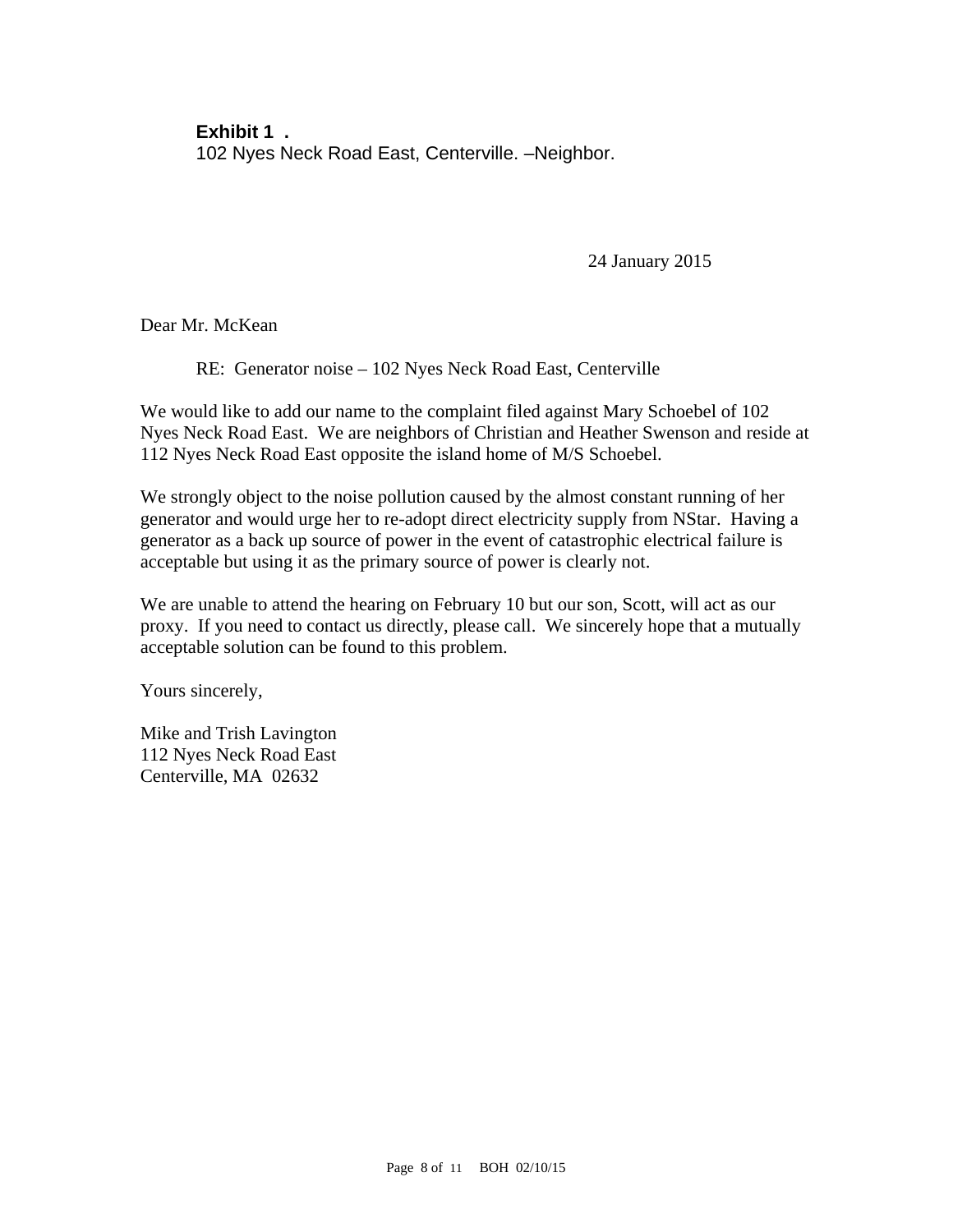#### **Exhibit 2 .**

102 Nyes Neck Road East, Centerville. –Neighbor.

**February 1, 2015**

**ATTN: Thomas McKean, Director HEALTH DIVISION TOWN OF BARNSTABLE 200 Main Street Hyannis, MA 02601**

**Mr. McKean:**

**Since purchasing our year round residence at 110 Nyes Neck Road East in Centerville (February 2012) we have endured the noise created by the generator running on 102 Nyes Neck Road East (the island), owned by Mary Schoebel. Ms. Schoebel appears to be running this generator as her only means of power to her residence. This being the case, the generator is run quite frequently inorder for her to be using this property as a primary residence. This also raises questions regarding proper running water and septic on this property as it does not have a constant power source.**

**In an attempt to be neighborly and find a reasonable way to mitigate the noise I have had several conversations with Ms. Schoebel. I offered to help her by contacting the electric company, Nstar, on her behalf to reconnect. In discussion with surrounding neighbors we offered help in any way possible. All of these offers were ignored by Ms. Schoebel.**

**We believe that all the neighbors within hearing range have the right to peace and quiet as regulated by the Town Of Barnstable Noise Ordinances (regulations require enforcement of Chapter 133-2 noise regulations). As Chief McDonald told us, "you are all entitled to peace and quiet."**

**There is power available at the pole by the garage on the property simply by clamp connection, typical to any residence. Again, all surrounding neighbors are in support of Ms. Schoebel's connection to the grid.**

**Thank you in advance for your support in enforcing this neighborhood request.**

**Sincerely,**

**Christian Swenson 110 Nyes Neck Road East Centerville, MA 02632**

**Cc: Chief McDonald**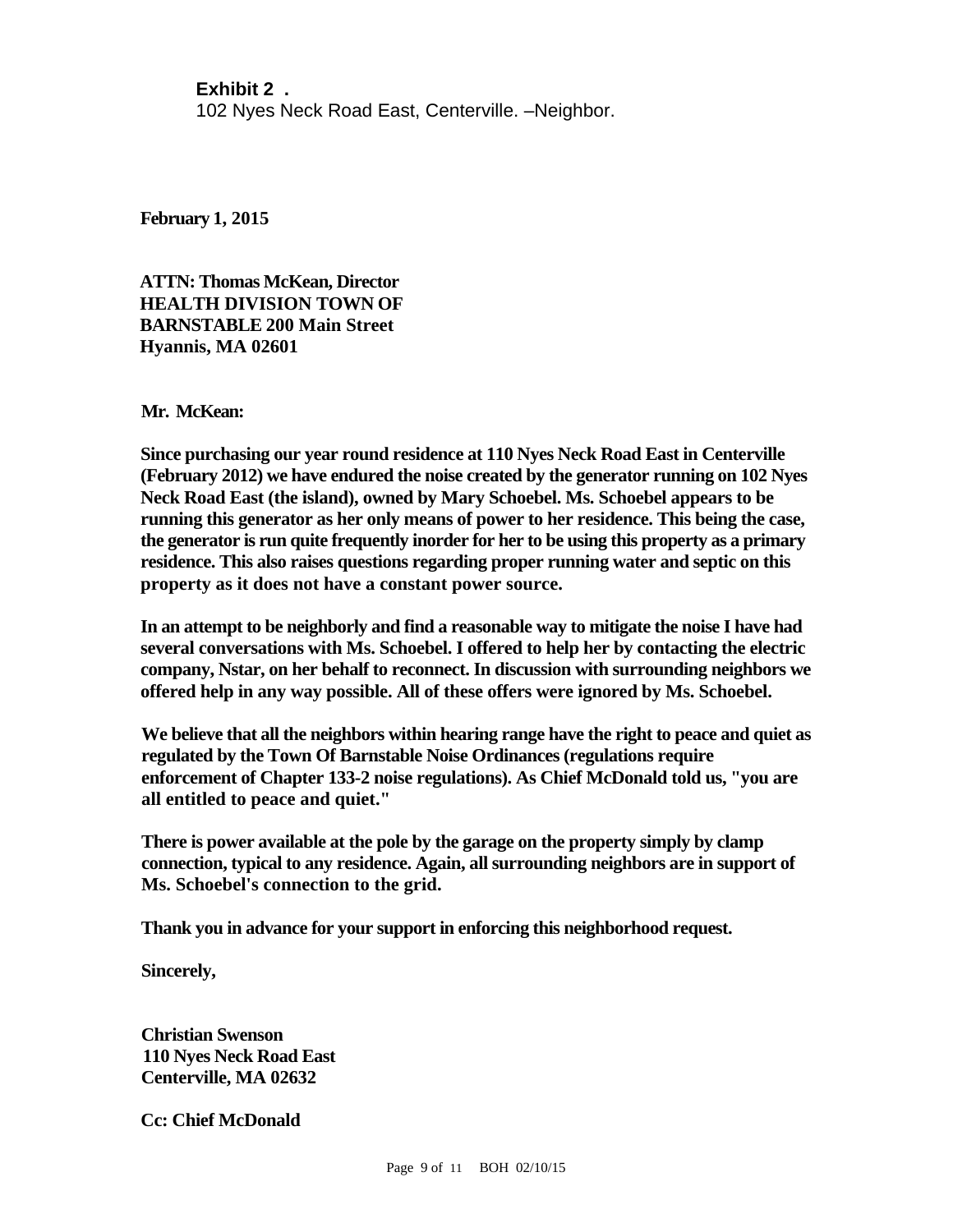**Exhibit 3 .**  RE: Five Bay Bistro, 825 Main Street, Osterville

Email

From: George Heufelder, Barnstable County Health Director Sent: Tuesday, February 10, 2015 To: Thomas McKean Subject: GeoFlow

Tom:

Per our recent conversation, you have asked whether the GeoFlow ™ Pipe system removes nitrogen from wastewater. I submit the following:

The GeoFlow is an alternative drainfield product which does not purport, nor does it receive credit for, removal of nitrogen from wastewater. I have attached both its Remedial Use and General Use Approvals from Massachusetts DEP. The system would have comparable nitrogen removal in our geological setting to a standard pipe-in-stone trench. I have not seen any data that indicate that this alternative drainfield product removes nitrogen in any way superior to standard drainfield materials.

Regarding your question about nitrogen removing systems in general. As you know, there are a number of systems on the market. The FAST unit you referenced does have units specifically designed for nitrogen removal. In the high-strength setting of a restaurant, it is conceivable that the system could cost the \$50K you referenced, however, the systems are normally specified based on the strength of the waste stream. Unit costs range from about \$18K on the low end to \$36K on the high end. This does NOT include the tank that the treatment unit fits into. Add say \$1/gallon for the tank (5,000 gallon tank = additional  $$5K$ ), and you could get to  $$50K$  fairly soon.

So, short story?

\$50K additional cost for N removal would not be out of the question, depending on the measured strength of the anticipated wastewater.

If you have any questions, please don't hesitate to call.

George